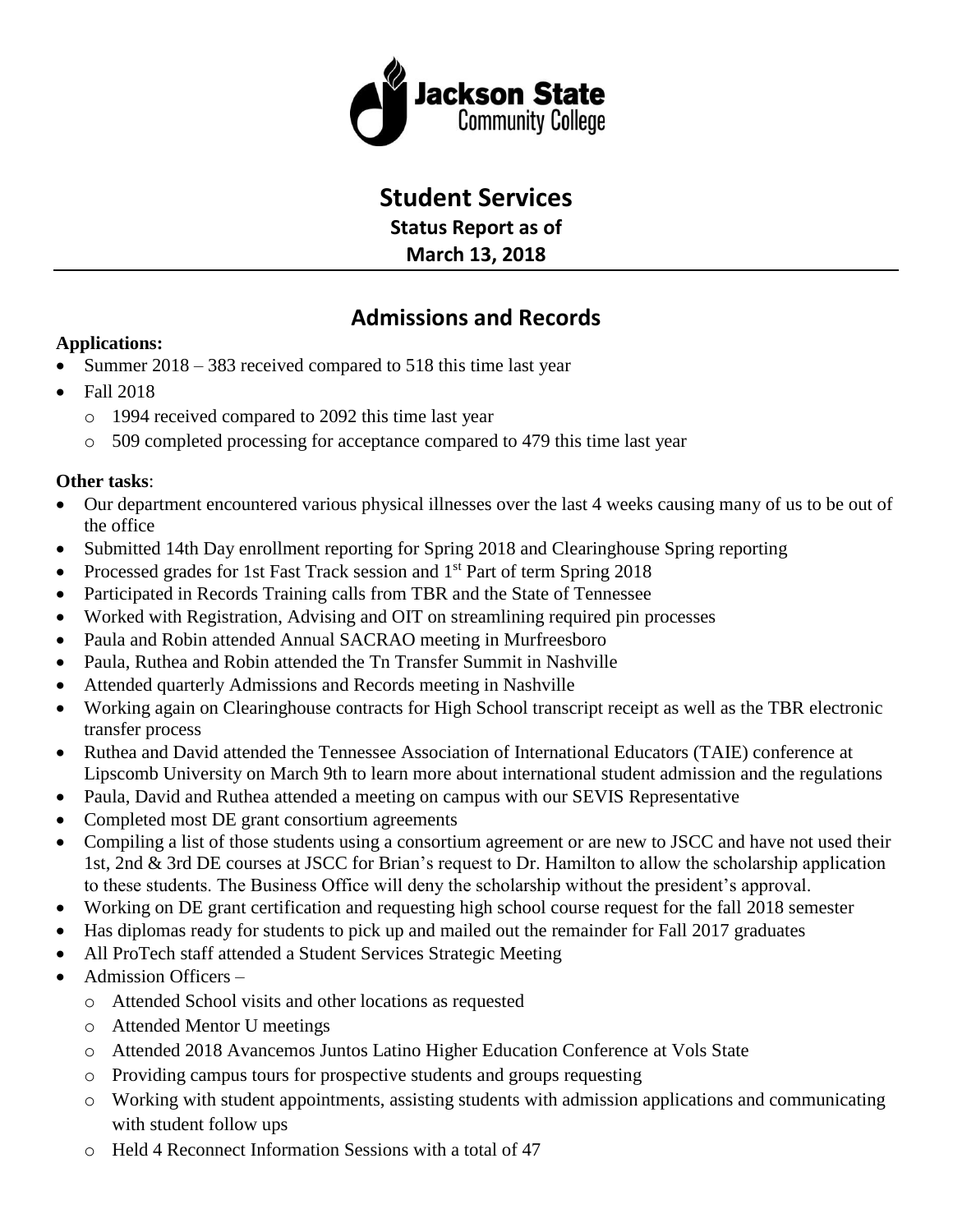# **Financial Aid**

- Ordered 1819 verification forms from the Print Shop
- Began sending "missing documents" letters to students for 1819
- Scanning 1718 files to BDMS
- Balanced Innovation account
- Working to award and post the remaining 1718 federal SEOG funds and balance that account
- Processing 201810 federal R2T4's for withdrawals
- Processing 201810 Pell recalculations for students that never attended class
- 201810 TELS has been certified, posted, and reconciled
- Working on 201810 certification of Tennessee Promise
- Working on 201810 certification of TSAA
- Successfully automated the upload of the TSAA roster into eGRands
- Reviewed SAP appeals
- Auditing, correcting and awarding files for 201810
- Continue testing Program of Study in TEST (in progress)
- Participated in the monthly TBR Directors meeting at TBR
- Registered for the TASFAA conference scheduled for April 22-25
- Participated in the TN Reconnect sessions
- Attended Dr. Hamilton's Open Forum
- Ran the ROPROLL Banner process to set up the new year 1819 in TEST and PROD
- Spent the remaining amount of PILOT TN Reconnect funds for 1718
- Went to Arlington Elementary to set up the tutoring process for federal workstudy
- Attended TN Reconnect meeting at Southwest TN Development District
- Participated in the Complete to Compete phone call
- Successfully tested and implemented dataload process for 1819 to receive ISIRs
- Attended ATD conference (John)
- Took NASFAA Cash Management class 3-1-18 (Beth)
- Hired 8 new workstudy students
- Made changes to the document tracking process, eliminated 2 forms, and eliminated file creation for the non-verified population
- Began reviewing Banner 9 in Test

## **Orientation and Registration**

### **Registration Center**

- Attended Green Zone training in an effort to develop ways to support and empower student veterans: Nov 28
- Attended Athletic Logo Focus group: Nov 30
- Facilitated Great Expectations Orientation and Registration: Dec 1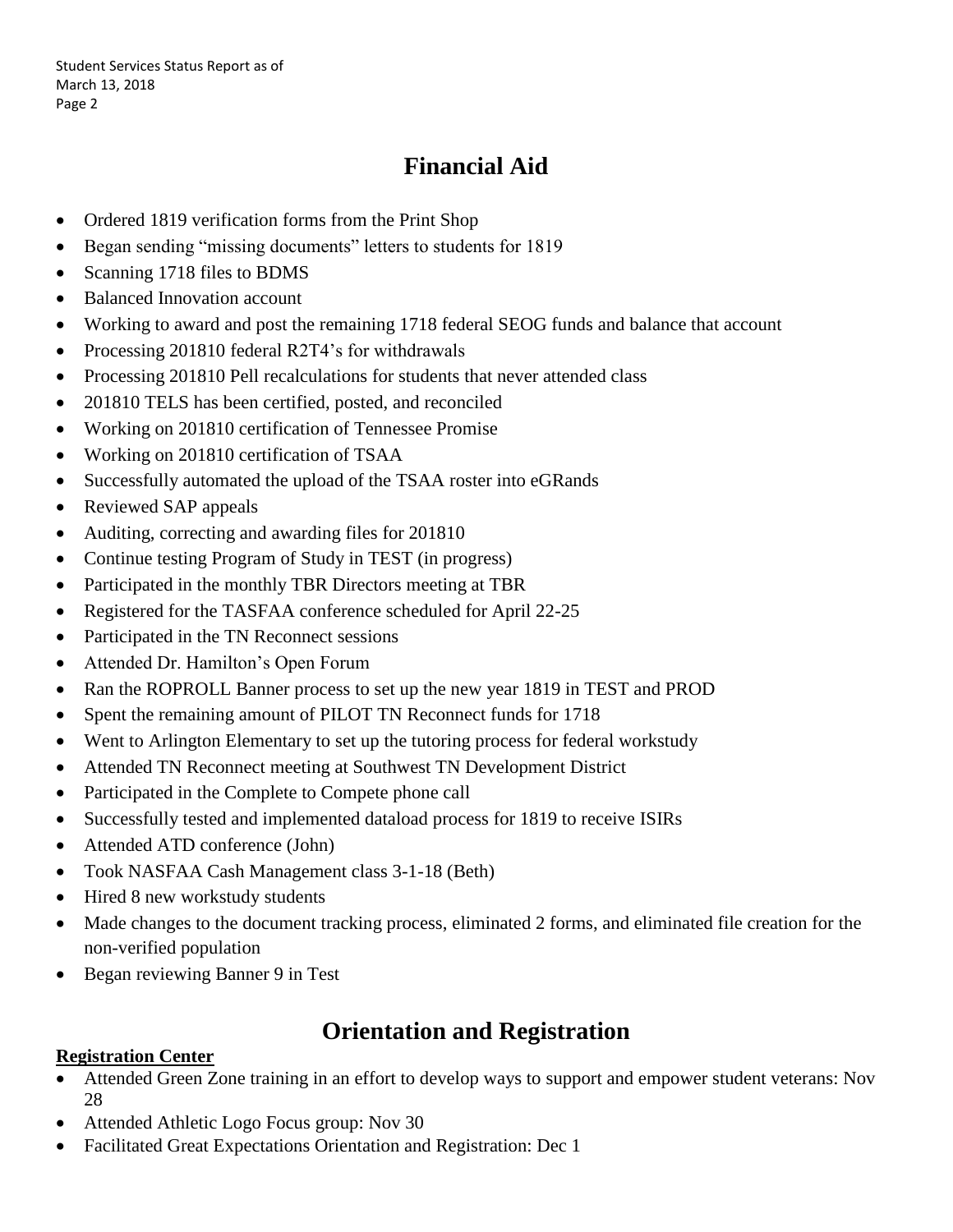- Attended BSA meeting: Dec 4
- Attended Curriculum Committee meeting: Dec 5
- Attended Online Orientation webinar with Utah State University: Dec 6
- Facilitated Great Expectations Orientation and Registration: Dec 15
- Facilitated Great Expectations Orientation and Registration: Jan 10
- Classes began with late registration through January 25-extended hours
- Attended  $ME<sup>3</sup>$  meeting: Jan 23
- Attended Jackson Civitan: Jan 23
- Black History Month kickoff: Feb 1

### **Upcoming Events/Meetings**

- ATD Conference: Feb 20-23
- Various Black History Month events

## **Counseling and Career Services**

### **Dean of Students**

• The Student Intervention Team (SIT) fielded 17 referrals between Feb. 1, 2018 – March 7, 2018. Some are referred to completion coaches for follow-up. The SIT referrals included:

|         | Consistently poor or significant change in academic performance | 8 |
|---------|-----------------------------------------------------------------|---|
| $\circ$ | Attendance/tardy problems                                       | 4 |
| $\circ$ | Serious health or personal circumstance                         | 4 |
|         | Childhood trauma                                                |   |
|         | Death of important and only support                             |   |
|         | Depression                                                      |   |
|         | Financial challenges                                            |   |
|         | Report of possible domestic abuse                               |   |
| $\circ$ | Seemingly uncontrollable impulses                               |   |
| $\circ$ | Serious attitude or disciplinary problem                        |   |
|         | Sleeping in class                                               |   |
|         | Writing unwanted notes to female students                       |   |

- Addressed additional student behavioral issues.
- Fulfilled two requests for Student Relief Fund assistance, one for utilities and one for gasoline.
- Prepared and submitted budget requests for the 2018-19 fiscal year.
- Attended the February President's Forum.
- Attended a Student Aid and Awards meeting.
- Attended the Women's History program March 1.
- Attended the Student Services Strategic Planning meeting March 7.
- Will attend TBR's Behavioral Intervention Team/Title IX/Conduct Officers' training March 9.
- Will attend the Counselor's Luncheon on campus March 13.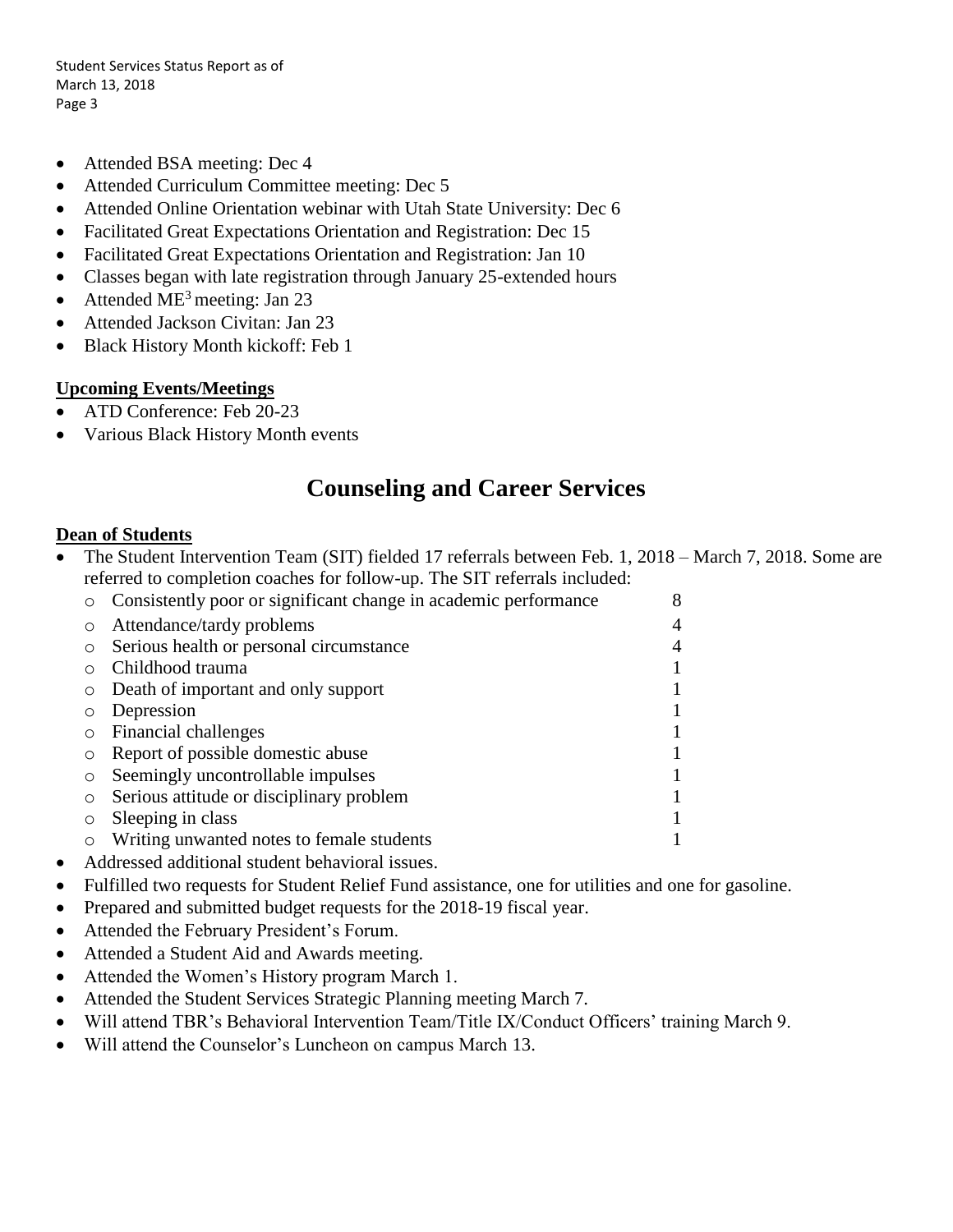### **Counseling and Career Services and Placement Services**

Tina Williamson reported that she attended:

- Counseling and Career Services staff meeting
- Farewell Reception for Zach Livelli
- The University of Memphis Partnership Announcement
- Black Student Association meetings (2)
- Black History Month Programs and Events: Panel: African Americans in Times of War A work of Art: Ms. Hattie Marshall-Duncan (Local Artist) Donated items for the BSA Valentine's Bake Sale Equal Justice Initiative Memorial Program State Representative Johnny Shaw History Presentation Movie: The Immortal Life of Henrietta Lacks Closing Ceremony and Reception Assisted Dr. Billy Wesson with Voter's Registration Drive and collected (40) forms during Black History Month.
- Scheduled these college recruiters and representatives' campus visits: Austin Peay State University, Bethel University, MTSU -True Blue Event for Prospective students, UT Chattanooga, UT-Knoxville, both UT Martin main campus/UT Martin Jackson Center(JSCC campus), and Western Governors University Tennessee (WGU).
- Received 13 requests (28 people) to use the food pantry this period.
- Receiving and processing students' graduation cap and gown order forms.

#### **Annette Deaton reported: Student Contact Data**:

| <b>Activity</b>               | <b>Number of Student Contacts</b> |
|-------------------------------|-----------------------------------|
| <b>Job Placement Services</b> |                                   |
| Scribe America Mini Job Fair  | $30+$                             |
| <b>Total Students</b>         |                                   |

### **Other Data:**

### **Activities:**

- Hosted a mini job fair for Scribe America on Thursday, February 15, 2018. More than **30 JSCC students** participated in the job fair.
- A good part of the time was spent working on the 2018 JSCC Career and Job Fair that is scheduled for Wednesday, April 11, 2018. Followed up on the initial invitations by reaching out to **97 businesses and organizations** via telephone and email messages. As of March 7, **60 employers, organizations, as well as colleges and universities**  from around the region including Arkansas and Missouri have submitted reservations. The deadline to submit reservations is April 4.
- Prepared and submitted 2018 budget proposals for Placement and Career Services as well as Counseling Services
- Covered for Linda Nickell in her absence.
- Attended an IRP committee meeting.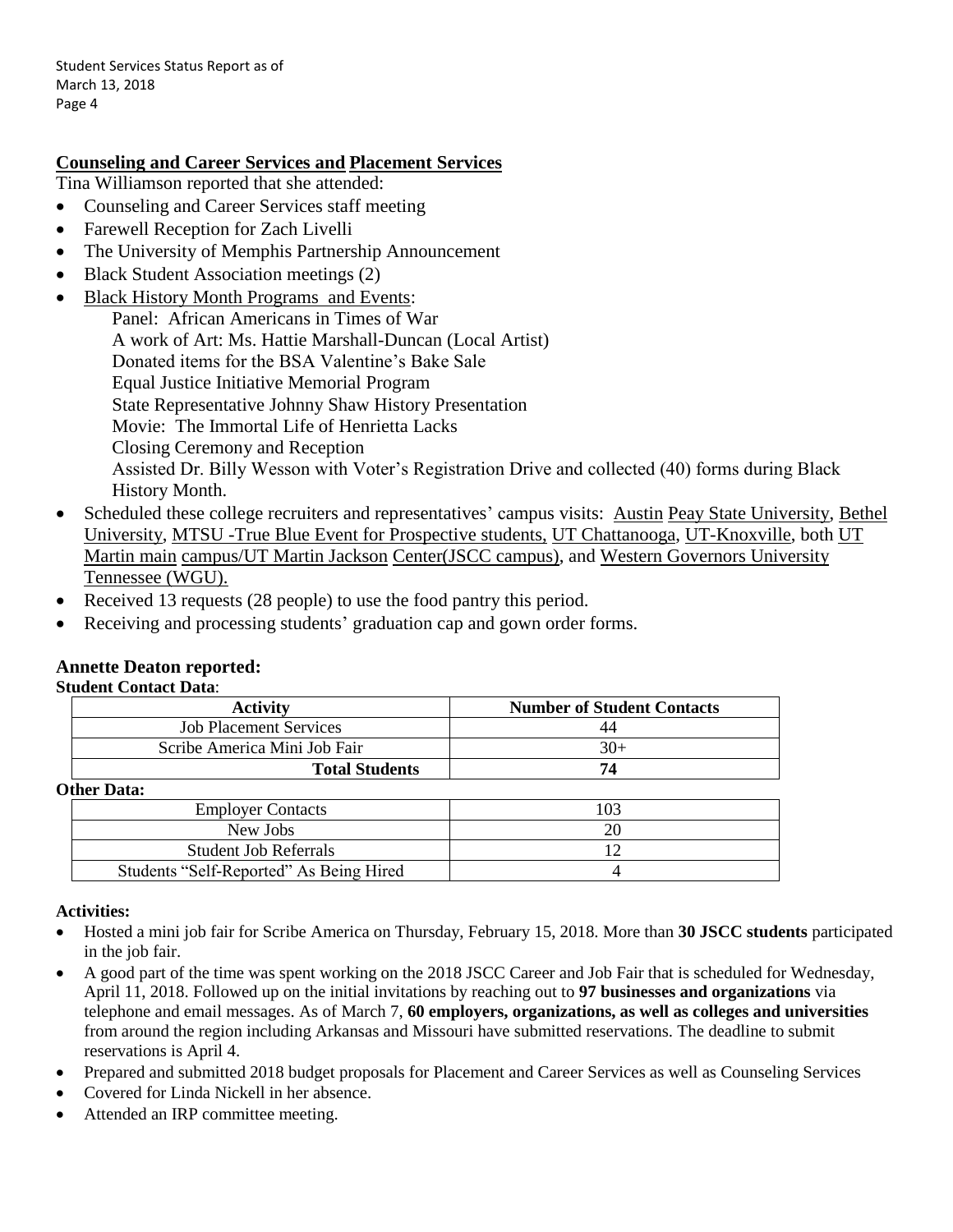### **Upcoming Activities:**

- Collaborating with MAT Industries in setting up a Student Employment Program partnership with Jackson State Community College. This will involve organizing a meeting with MAT Industries' HR Generalists and appropriate JSCC administrators, faculty, and staff.
- Continue preparing for the 2018 Jackson State Community College Career and Job Fair

### **Disability Resource Center**

Linda Nickell reported she:

- Participated in the monthly TBR Disability Directors' conference call.
- Have 36 students currently registered with the DRC to receive accommodations this spring term.
- Working with one student requesting accommodations for study abroad this summer.

## **Veterans Affairs**

Linda Nickell reported she:

- Submitted applications to hire two VA work study students to staff the Military Student Center. They will begin work the week after spring break.
- Submitted the college's renewal agreement to the VA Principles of Excellence.
- Will attend the Veterans Education Academy at Belmont University March 8.
- Currently have 82 students working through the VA office.

## **Student Activities and Athletics**

- Attended Student Activity Directors meeting at TBR offices on 2/9. The group shared how their individual campus promote and engage students. We discussed meeting regularly to share program and engagement ideas. I was unable to attend the our last scheduled meeting on 3/8 due to a scheduling conflict but will receive the information via email.
- SGA sponsored a Valentines social on 2/8 with a DJ and refreshment.
- Attended Jackson Madison County Sports Hall of Fame meeting on 2/13. JSCC Athletes of the Year are Madison Ellis (softball) and Ty Taylor (men's basketball). These students will be honored at a luncheon on April 19th and later that evening at the banquet.
- SGA meeting held on 2/14. Final arrangements were made for 3 on 3 basketball tournament (3/15), caricature artist (4/3) and Student Life Fair (4/4).
- Attended President's Forum on 2/15.
- Participated in Anchor Week planning committee on  $3/2$ .
- Participated in Student Services workshop on division strategic planning. Work centered around the student experience from application to graduation.
- Attended TCCAA basketball tournament in Chattanooga on  $3/2$   $3/3$ . Women lost in the first round. Our men won their first round game but were defeated Saturday in round two.
- 3/8 met with basketball coaches to review the season and discuss recruiting, scheduling and any needs they project for 2018-19.
- Met with baseball and softball coaches on 3/8 to discuss budget expenditures, guidelines for scheduling make-up games and projected needs for 2018-19.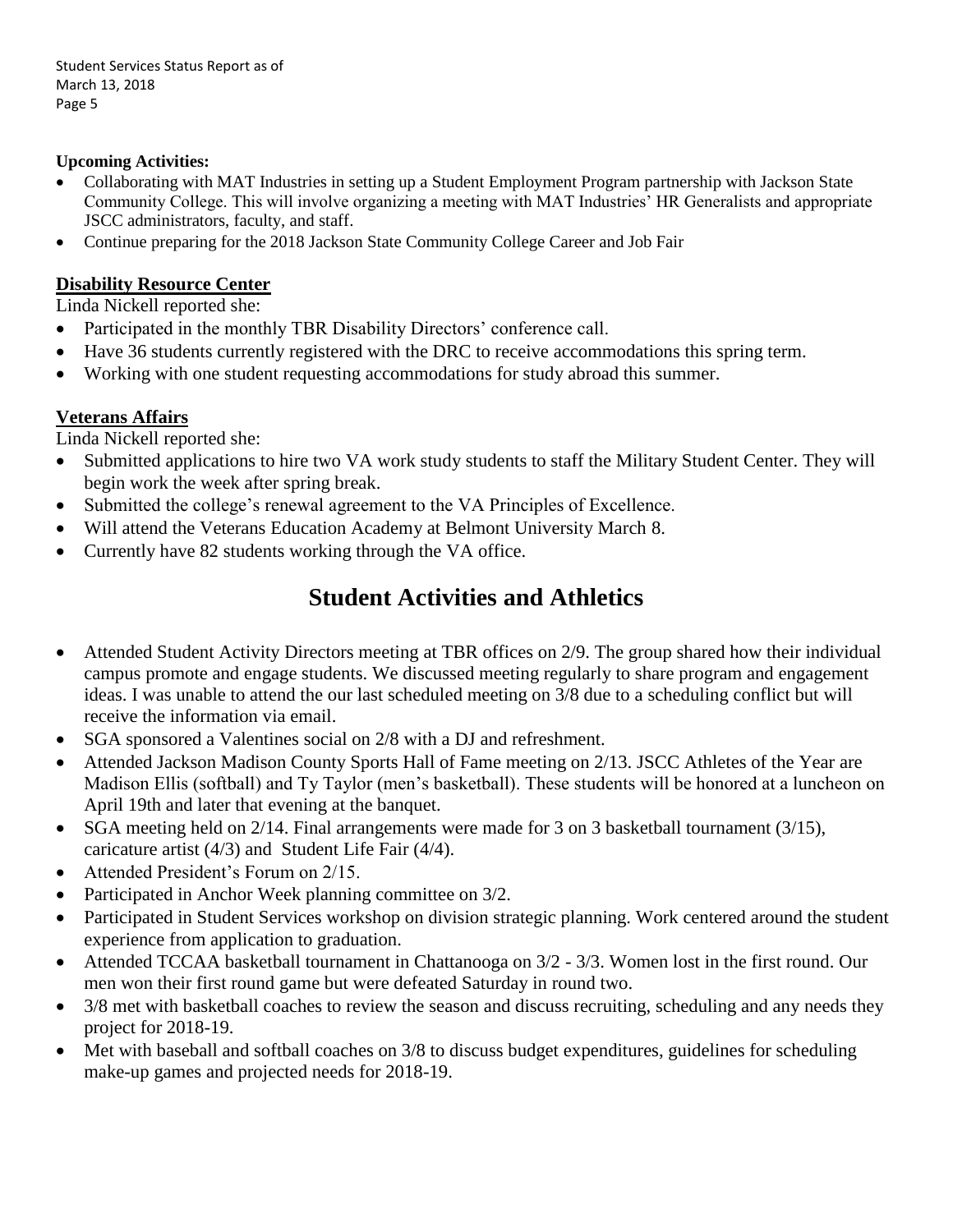# **Completion Coaches**

### **Events/Meetings/Trainings**

- 1/31/18: Met with Josh Britt about online math labs, codes
- 1/31/18: Attended BSA Meeting
- 1/31/18: Participated in TSAC Conference Call: Complete to Compete
- 2/1/18: Attended Black History Month Opening Ceremony hosted by BSA
- 2/1/18: Attended Southwest TN Reconnect Community Launch
- 2/5/18: Visit to and class appearance at Paris campus
- 2/6/18: Visit to and class appearances at Lexington campus
- 2/7/18: Visit to and class appearances at Savannah campus
- 2/8/18: Attended BSA-Panel Discussion: African Americans in Times of War
- 2/8/18: Visit to and class appearance at Humboldt campus
- 2/10/18: Participated in JCM ECH Interviews
- 2/12/18: Attended BSA-Work of Art
- 2/14/18: Attended Tennessee Reconnect Meeting with Tina Shreeve
- 2/15/18: Attended BSA: Times of War-A Realistic Perspective
- 2/16/18: Attended Prep Meeting for 2018 Counselors Luncheon
- 2/19/18: Hosted grant-funded Transfer Talk with University of Memphis for academic transfer majors
- 2/20/18 2/23/18: Participated in Achieving the Dream conference in Nashville
- 2/23/18: Participated in SignalVine Kickoff Call
- 2/23/18: Attended BSA Dinner and a Movie: Black Panther
- 2/25/18 3/2/18: Participated in LifeBound Coaching training in Indianapolis
- 3/6/18: Toured Lane College with students on HBCU Transfer Trip through TIE Grant funding
- 3/7/18: Participated in Student Services Strategic Planning Meeting

#### **Completed**

- Appeared in front of every College to Career Navigation class on campus to talk about Completion Coaching
- Held talks with all of Dr. Wesson's College Success classes to discuss resources available to them on campus
- Developed an Excel document that automatically tracks patterns in student attendance and provides a fast, efficient way to reach out to target students
- Introductory email sent to Kara and Sam's students
- Multiple mass emails to students regarding attendance, academic performance, upcoming events, etc.